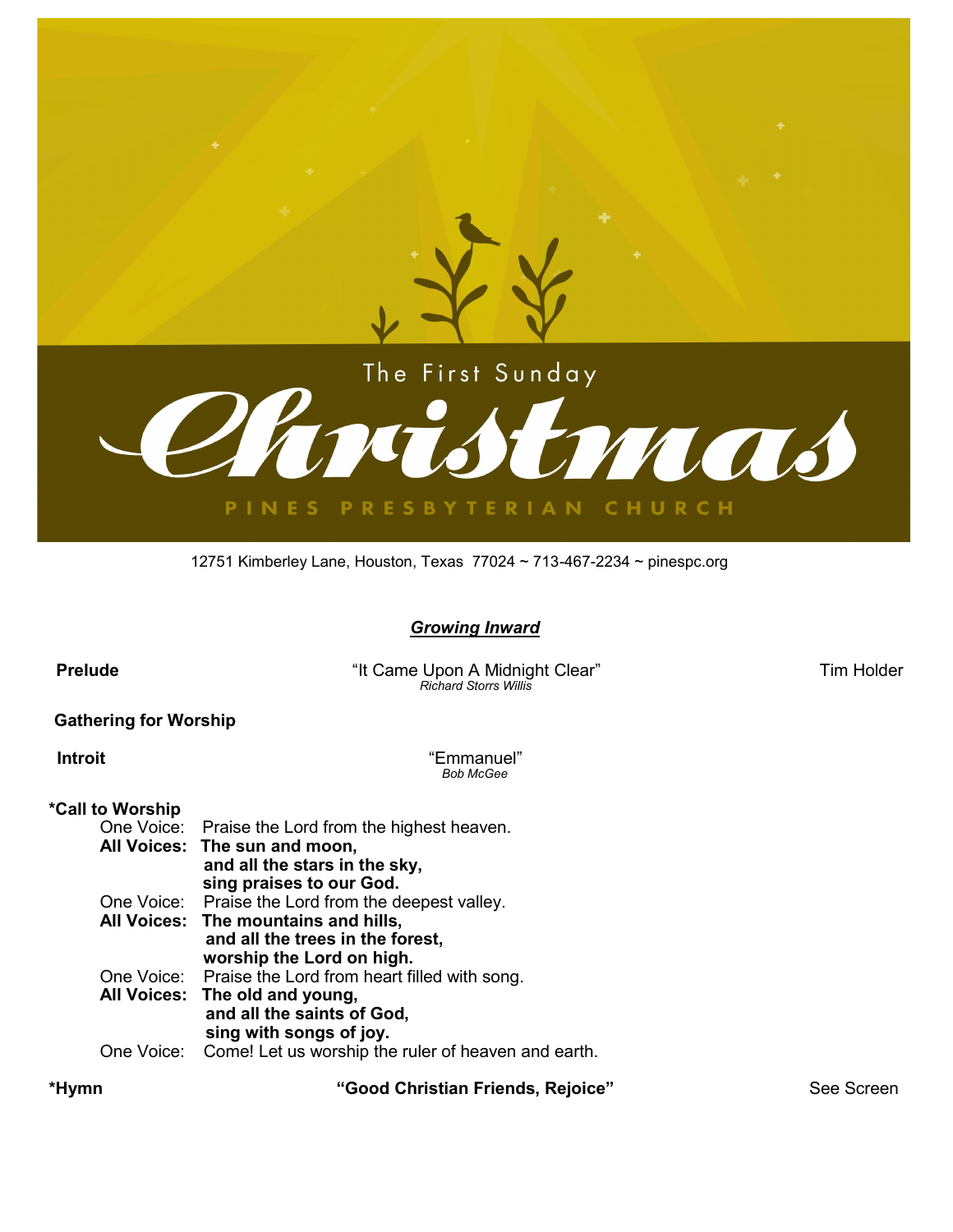| <b>Prayer of Confession</b><br>we yearn to turn to you, | Father of mercy, Mother of holy love,<br>as we seek to grow in your wisdom                                                                                                                                                                                                                       | December 27, 2020                     |                                                                                            |
|---------------------------------------------------------|--------------------------------------------------------------------------------------------------------------------------------------------------------------------------------------------------------------------------------------------------------------------------------------------------|---------------------------------------|--------------------------------------------------------------------------------------------|
|                                                         | and increase in your grace.<br>We long to crawl into your loving arms,<br>and your never-failing acceptance.<br>Strengthen the roots of our hope and faith,<br>that we may be heirs of your promise                                                                                              | IN WORSHIP<br><b>Welcome to Pines</b> |                                                                                            |
| all the days of our lives.                              |                                                                                                                                                                                                                                                                                                  |                                       | Pines is a joyful Christian community<br>that welcomes all. Our Mission is to              |
| <b>Silent Confession</b>                                | <b>Confessional Response "O Little Town of Bethlehem"</b>                                                                                                                                                                                                                                        | See Screen                            | make disciples who know, love, and                                                         |
| <b>Assurance of Pardon</b>                              |                                                                                                                                                                                                                                                                                                  |                                       | trust in Jesus Christ. We live into our<br>Mission by Looking Upward, Growing              |
|                                                         | One Voice: Hear the good news.<br>The time is now; the place is here: God has redeemed us                                                                                                                                                                                                        |                                       | Inward, and Serving Outward.                                                               |
|                                                         | from sin; God has claimed us as the children of Hope.<br>All Voices: Praise God, all people, for life is given to us anew;<br>eternity is our home.<br>Thanks be to God. Amen.                                                                                                                   |                                       | <b>Helpful devices:</b><br>Auditory assistance receivers are<br>available with the Ushers. |
| <b>Children's Message</b>                               |                                                                                                                                                                                                                                                                                                  | <b>Emily Gairo</b>                    | <b>Sound: Dan Schafer</b>                                                                  |
|                                                         | Jesus Loves Me! This I know, For the Bible tells me so;                                                                                                                                                                                                                                          |                                       | Liturgist: Beth Patterson                                                                  |
|                                                         | Little ones to Him belong; They are weak, but he is strong.<br>Yes, Jesus loves me! Yes, Jesus loves me!<br>Yes, Jesus loves me! The Bible tells me so.                                                                                                                                          |                                       |                                                                                            |
|                                                         | <b>Looking Upward</b>                                                                                                                                                                                                                                                                            |                                       |                                                                                            |
| <b>First Reading</b>                                    |                                                                                                                                                                                                                                                                                                  | Isaiah 61:10-11, 62:1-3               |                                                                                            |
| <b>Anthem</b>                                           | "Cherish That Name"<br>Lanny Wolfe                                                                                                                                                                                                                                                               |                                       | *All who are able may stand                                                                |
| <b>Second Reading</b>                                   |                                                                                                                                                                                                                                                                                                  | Psalm 148                             |                                                                                            |
| <b>Sermon</b>                                           | "What, Me Worry?"                                                                                                                                                                                                                                                                                | Rev. Bill Willis                      |                                                                                            |
| *Hymn                                                   | "Infant Holy, Infant Lowly"                                                                                                                                                                                                                                                                      | See Screen                            |                                                                                            |
|                                                         | <b>Serving Outward</b>                                                                                                                                                                                                                                                                           |                                       |                                                                                            |
|                                                         | <i>*Saying What We Believe (Apostle's Creed)</i><br>I believe in God, the Father almighty,<br>Maker of heaven and earth.                                                                                                                                                                         |                                       |                                                                                            |
| he descended into hell;                                 | and in Jesus Christ his only Son, our Lord;<br>who was conceived by the Holy Ghost,<br>born of the Virgin Mary,<br>suffered under Pontius Pilate,<br>was crucified, dead, and buried;<br>the third day he rose again from the dead;<br>he ascended into heaven,<br>and sitteth on the right hand | <b>A Stephen Ministry</b>             |                                                                                            |
|                                                         | of God the Father Almighty;<br>from thence he shall come to judge the quick and the dead.                                                                                                                                                                                                        | Congregation                          |                                                                                            |
| I believe in the Holy Ghost;                            | the holy catholic church;<br>the communion of saints;<br>the forgiveness of sins;<br>the resurrection of the body;<br>and the life everlasting. Amen.                                                                                                                                            |                                       |                                                                                            |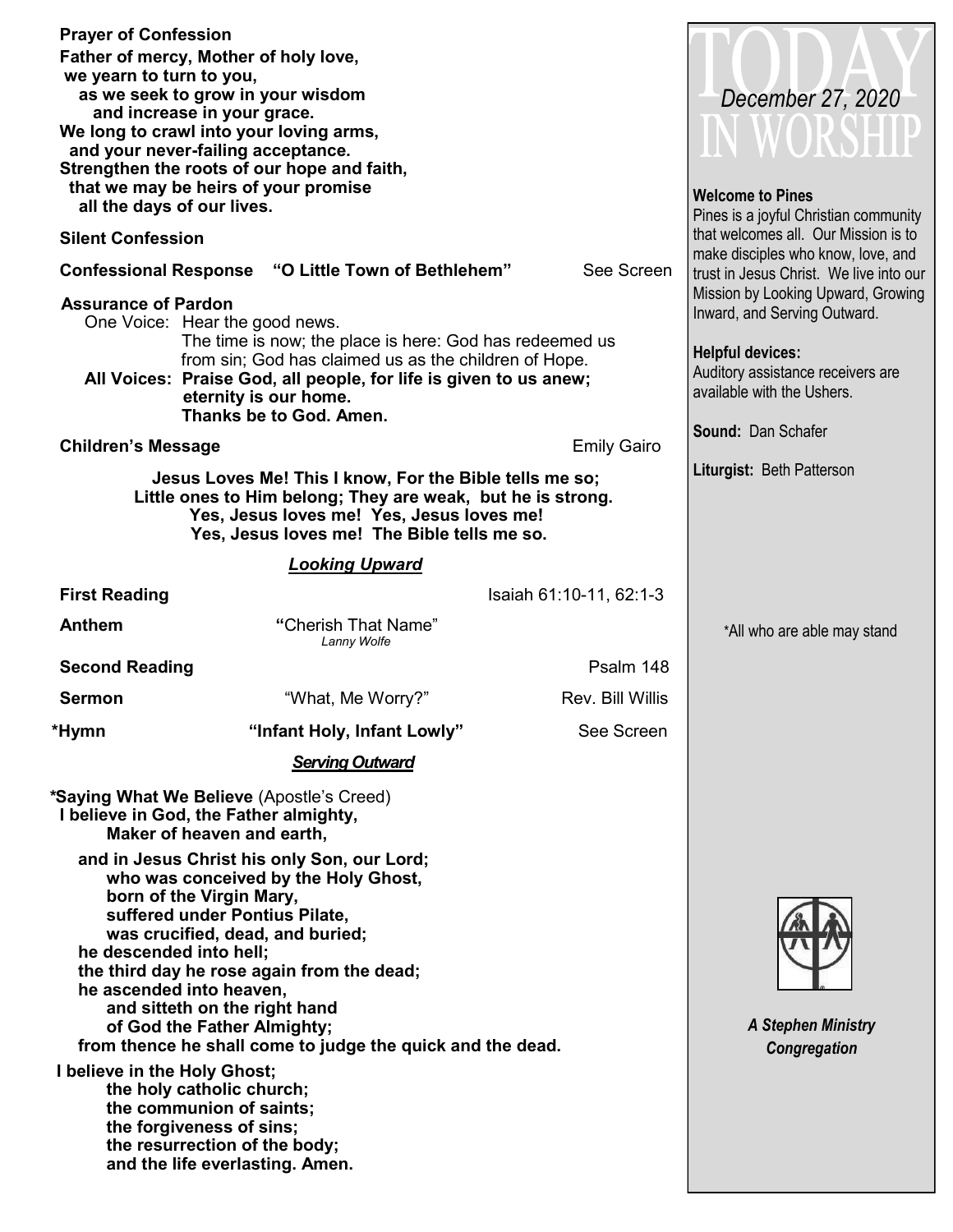| *Gloria Patri                               | Glory be to the Father, and to the Son, and to the Holy Ghost;<br>As it was in the beginning, is now and ever shall be, world without end.<br>Amen. Amen. |            |  |  |
|---------------------------------------------|-----------------------------------------------------------------------------------------------------------------------------------------------------------|------------|--|--|
| Prayers of the People and the Lord's Prayer |                                                                                                                                                           |            |  |  |
| <b>Hymn</b>                                 | "The Snow Lay on the Ground"                                                                                                                              | See Screen |  |  |
| <b>Charge and Benediction</b>               |                                                                                                                                                           |            |  |  |
|                                             | *Benediction Response "Joy to the World"                                                                                                                  | See Screen |  |  |
| *Sending Out The Light of Christ            |                                                                                                                                                           |            |  |  |
| *Postlude                                   | "Hark, The Herald Angels Sing"<br><b>Felix Mendelssohn</b>                                                                                                |            |  |  |
| Morde printed by permission CCLI 008238     |                                                                                                                                                           |            |  |  |

s printed by permission CCLI 9 Portions of our liturgy are from The Abingdon Worship Annual 2020. Copyright © 2019 by Abingdon Press. Used by permission.

# *Calendar for the Week of December 27, 2020*

| Today     | p.m. 8:00                                                              |                                                                  |
|-----------|------------------------------------------------------------------------|------------------------------------------------------------------|
| Monday    | a.m./p.m.                                                              | Church Office Closed                                             |
| Tuesday   | 7:00<br>a.m.                                                           |                                                                  |
| Wednesday | a.m. 11:00<br>p.m. 8:00                                                |                                                                  |
| Thursday  | a.m./p.m.                                                              |                                                                  |
| Friday    | a.m./p.m.                                                              | Church Office Closed                                             |
| Saturday  | a.m./p.m.                                                              |                                                                  |
| Sunday    | 9:00<br>a.m.<br>9:15<br>9:15<br>9:15<br>10:45<br>12:00<br>8:00<br>p.m. | Worship ServiceSanctuary/Live Streaming on Web and<br>. Facebook |

## **The Lord's Prayer**

Our Father, who art in heaven, hallowed be thy name. Thy kingdom come, thy will be done, on earth as it is in heaven. Give us this day our daily bread; and forgive us our debts, as we forgive our debtors; and lead us not into temptation, but deliver us from evil. For thine is the kingdom and the power and the glory, forever. Amen.

 $\overline{\phantom{a}}$  , where  $\overline{\phantom{a}}$